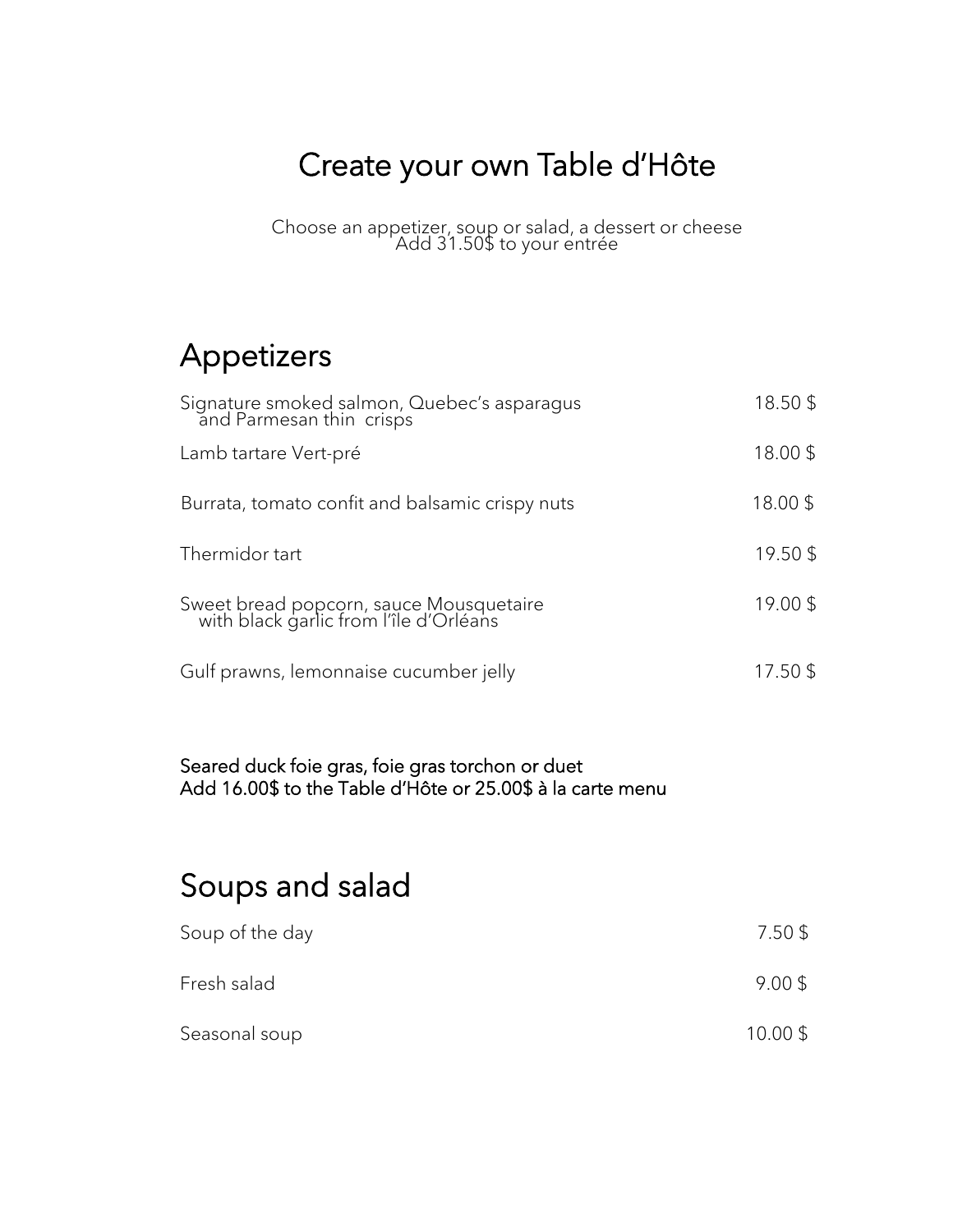#### Entrees

| Fresh market fish                                             | 45.00\$  |
|---------------------------------------------------------------|----------|
| Beef terderloin AAA, Colbert                                  | 54.50\$  |
| Salmon and rhubarb sour emulsion                              | 47.00 \$ |
| Veal chop, blue d'Élizabeth cheese, Frangélico golden raisins | 55.00\$  |
| Katarosu glazed pork shoulder and giant tempura prawn         | 52.00\$  |
| Stuffed saddle of hare, taragon juice                         | 53.50\$  |
| Seared scallops, sorrel pink butter                           | 57.00\$  |
| Shelled lobster, garlic Vidal sauce                           | 64.50 \$ |

# Children's menu (12 years old and under)

| Soup, Bambino Bolognese lasagna or     |         |
|----------------------------------------|---------|
| King Fenouillière chicken flaky pastry | 16.95\$ |
| ( )r                                   |         |

Half-portion, half price on selected entrees, ask your server.